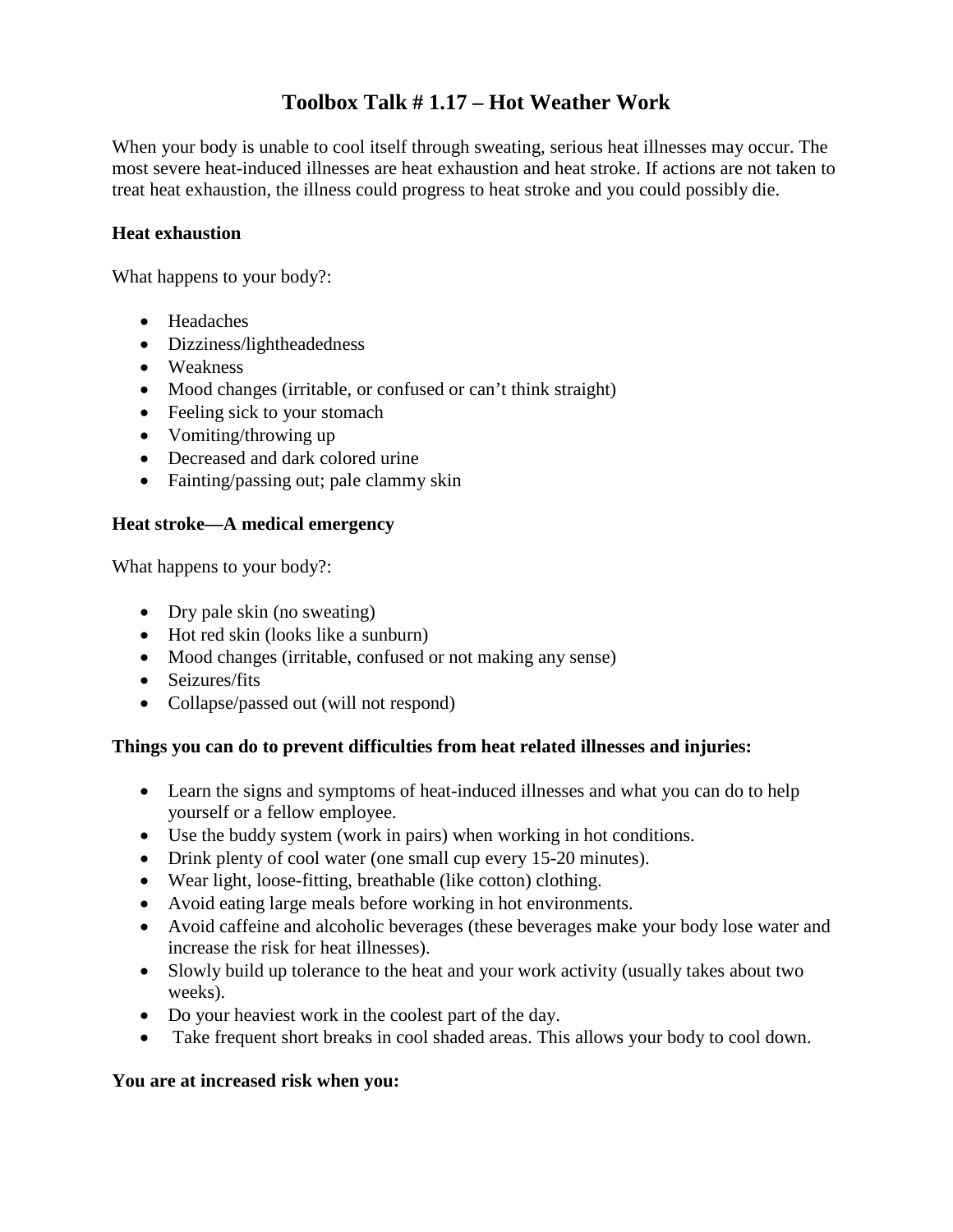- Take certain medications. Check with your doctor, nurse, or pharmacy and ask if any medicines you are taking affect you while working in hot environments.
- Have had a heat-induced illness in the past.
- Wear some personal protective equipment such as respirators or protective suits.